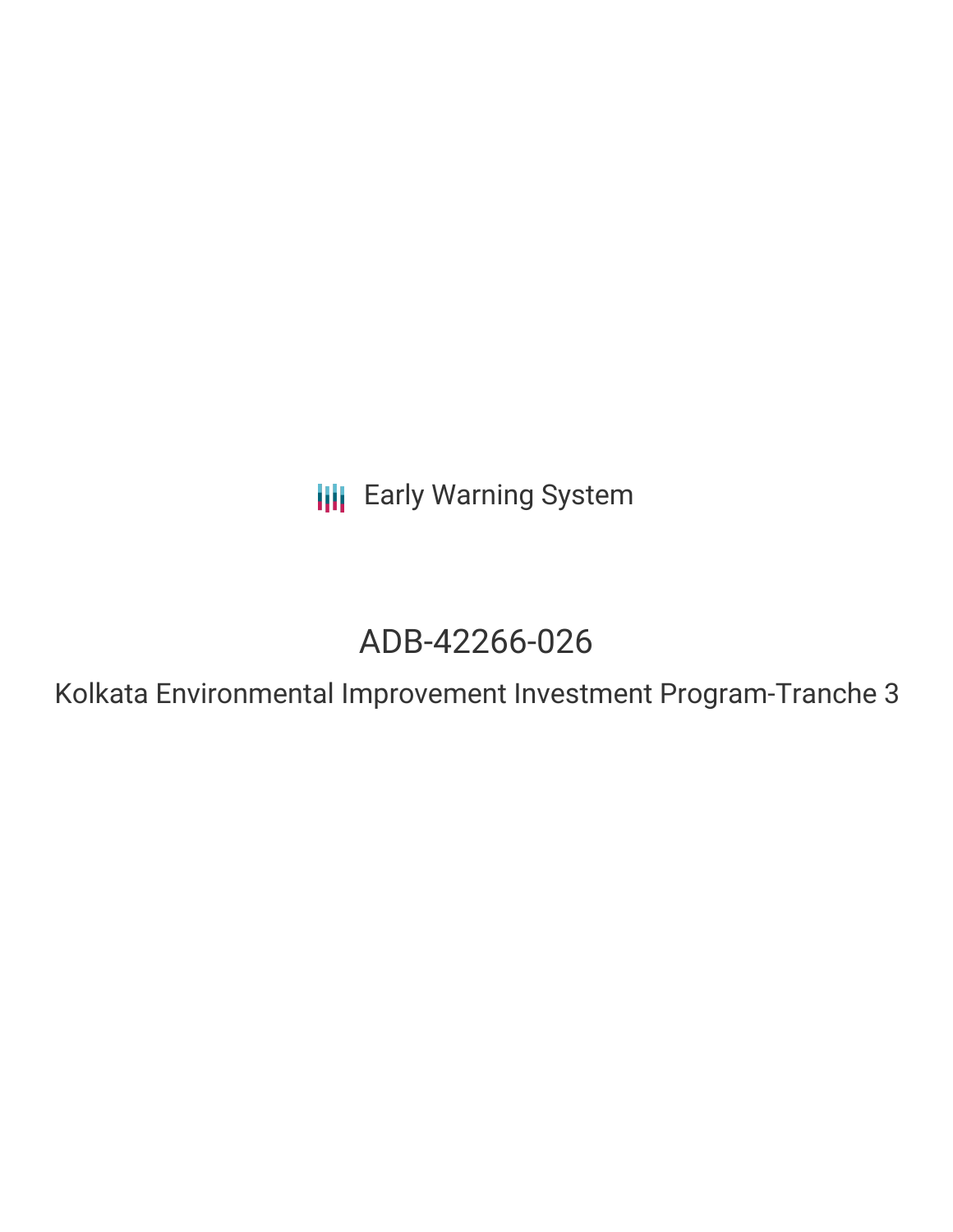

### **Quick Facts**

| <b>Countries</b>               | India                                |
|--------------------------------|--------------------------------------|
| <b>Specific Location</b>       | Kolkata                              |
| <b>Financial Institutions</b>  | Asian Development Bank (ADB)         |
| <b>Status</b>                  | Approved                             |
| <b>Bank Risk Rating</b>        | B                                    |
| <b>Voting Date</b>             | 2018-08-13                           |
| <b>Borrower</b>                | Government of India                  |
| <b>Sectors</b>                 | Infrastructure, Water and Sanitation |
| <b>Investment Type(s)</b>      | Loan                                 |
| <b>Investment Amount (USD)</b> | \$102.00 million                     |
| <b>Loan Amount (USD)</b>       | \$100.00 million                     |
| <b>Grant Amount (USD)</b>      | $$2.00$ million                      |
| <b>Project Cost (USD)</b>      | \$143.00 million                     |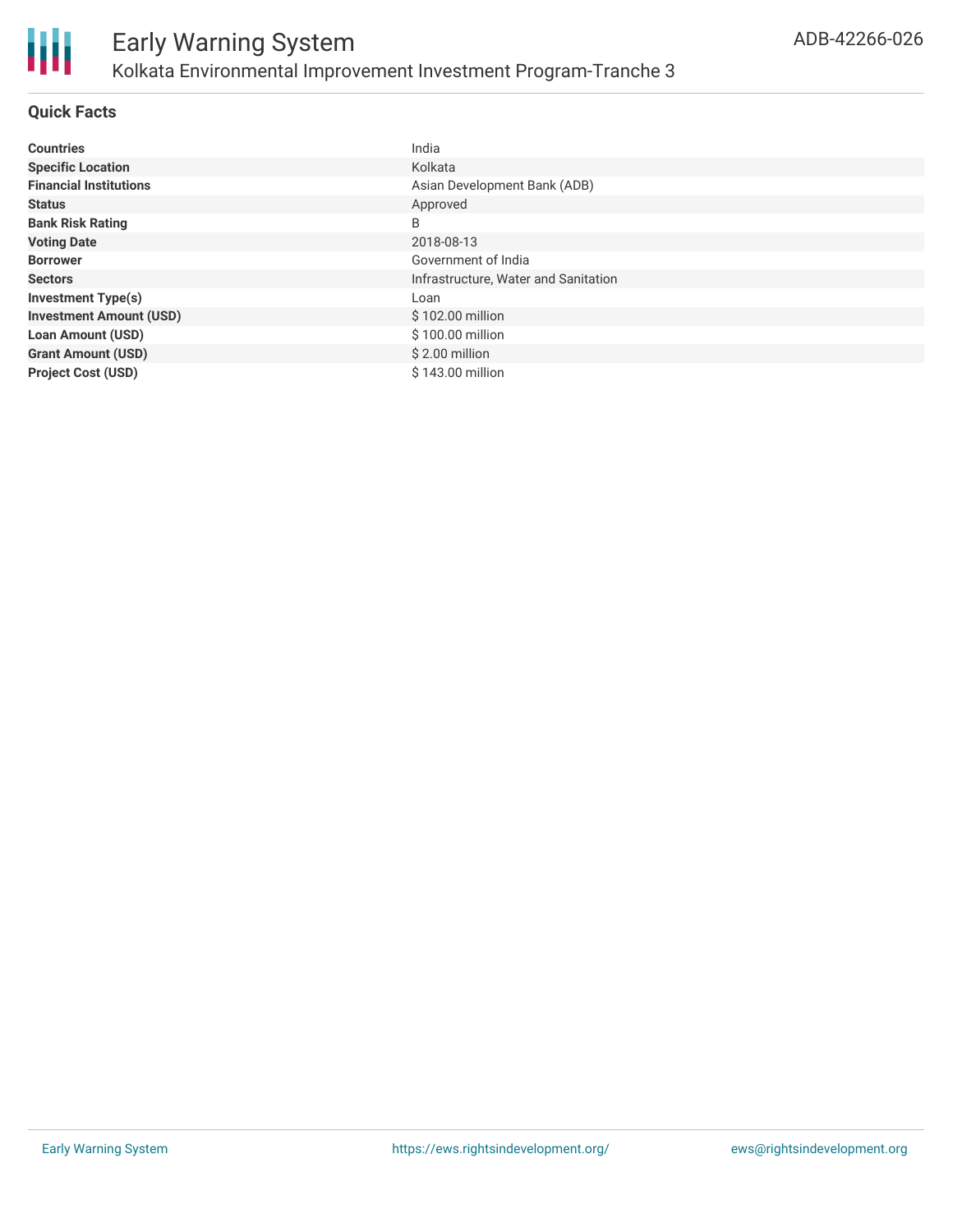

### **Project Description**

According to the bank website, "Project 3 will continue expanding sewerage and drainage services in selected peripheral areas of Kolkata Municipal Corporation (KMC) to at least 3,000 additional households and provide sewage treatment for at least 100,000 households covered under Kolkata Environmental Improvement Investment Program. It will construct (i) at least 43 km of additional sewer drain pipes; (ii) four pumping stations and at least 13 km of pumping mains and one existing pumping station upgraded; and (iii) three sewage treatment plants, with at least 115 million liters per day combined capacity. Project 3 will support KMC in enhancing its operational capacity and resilience of urban services. It will provide planning, preparatory and transaction advisory services for a comprehensive sanitation improvement in Kolkata, improve inclusiveness of public places, and provide training and capacity building of KMC staff in resilient urban services operations.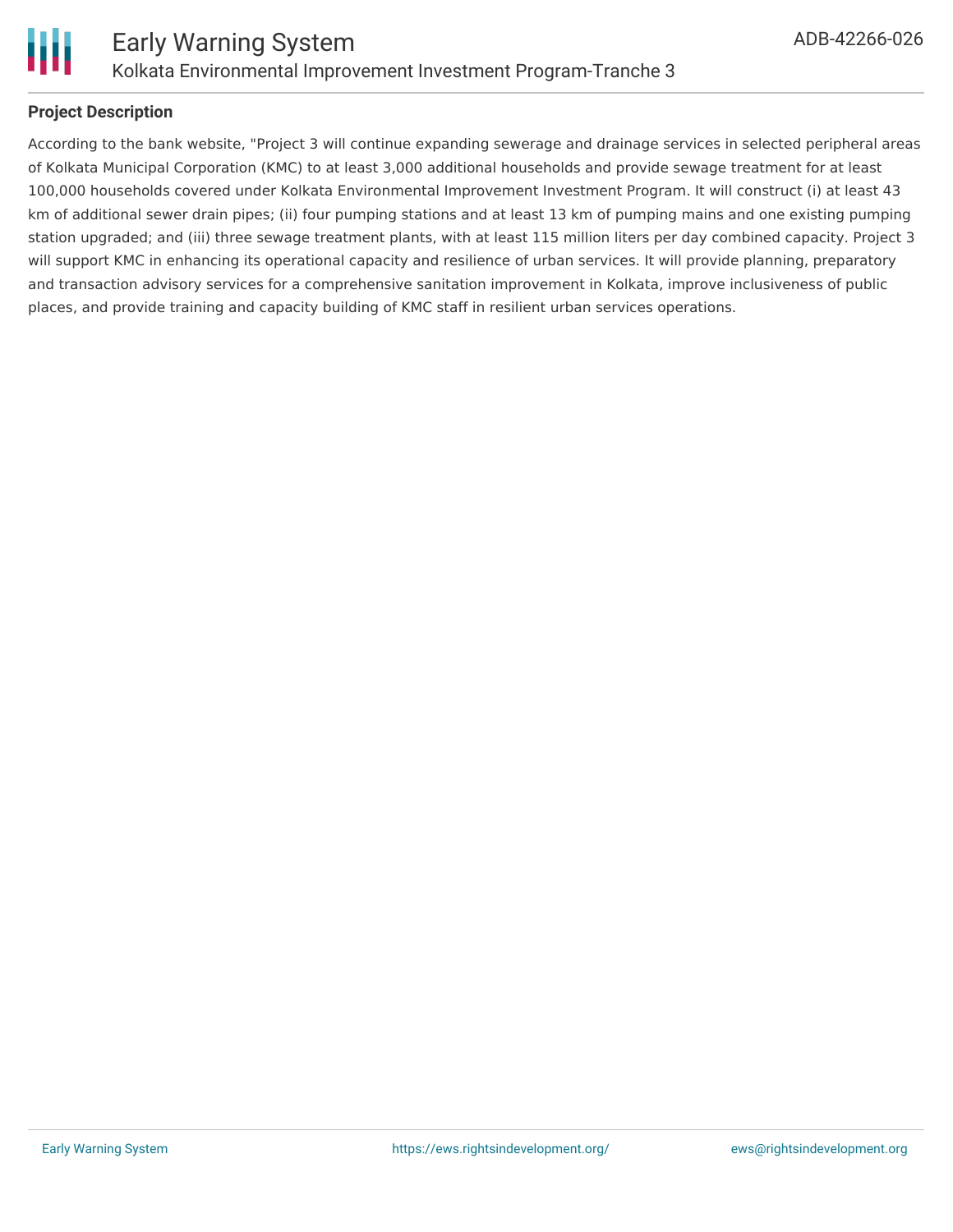

### **Investment Description**

Asian Development Bank (ADB)

Co-financing: Government US\$ 43 million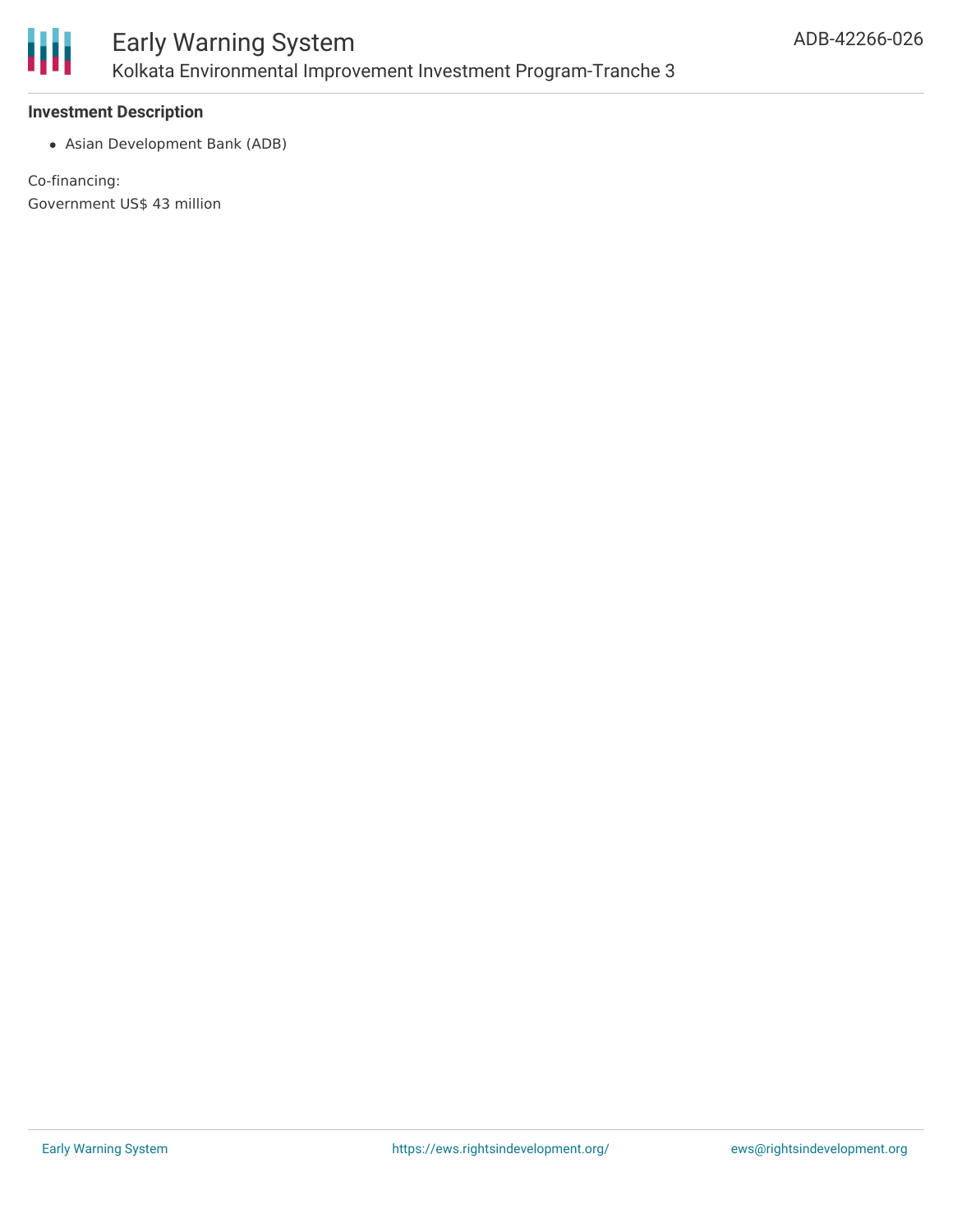

**Contact Information**

**Responsible ADB Officer** Pokhrel, Neeta **Responsible ADB Department** South Asia Department **Responsible ADB Division** Urban Development and Water Division, SARD **Executing Agencies** Kolkata Municipal Corporation 5, S.N.Banerjee Road, Kolkata 700 013, India

### **ACCOUNTABILITY MECHANISM OF ADB**

The Accountability Mechanism is an independent complaint mechanism and fact-finding body for people who believe they are likely to be, or have been, adversely affected by an Asian Development Bank-financed project. If you submit a complaint to the Accountability Mechanism, they may investigate to assess whether the Asian Development Bank is following its own policies and procedures for preventing harm to people or the environment. You can learn more about the Accountability Mechanism and how to file a complaint at: http://www.adb.org/site/accountability-mechanism/main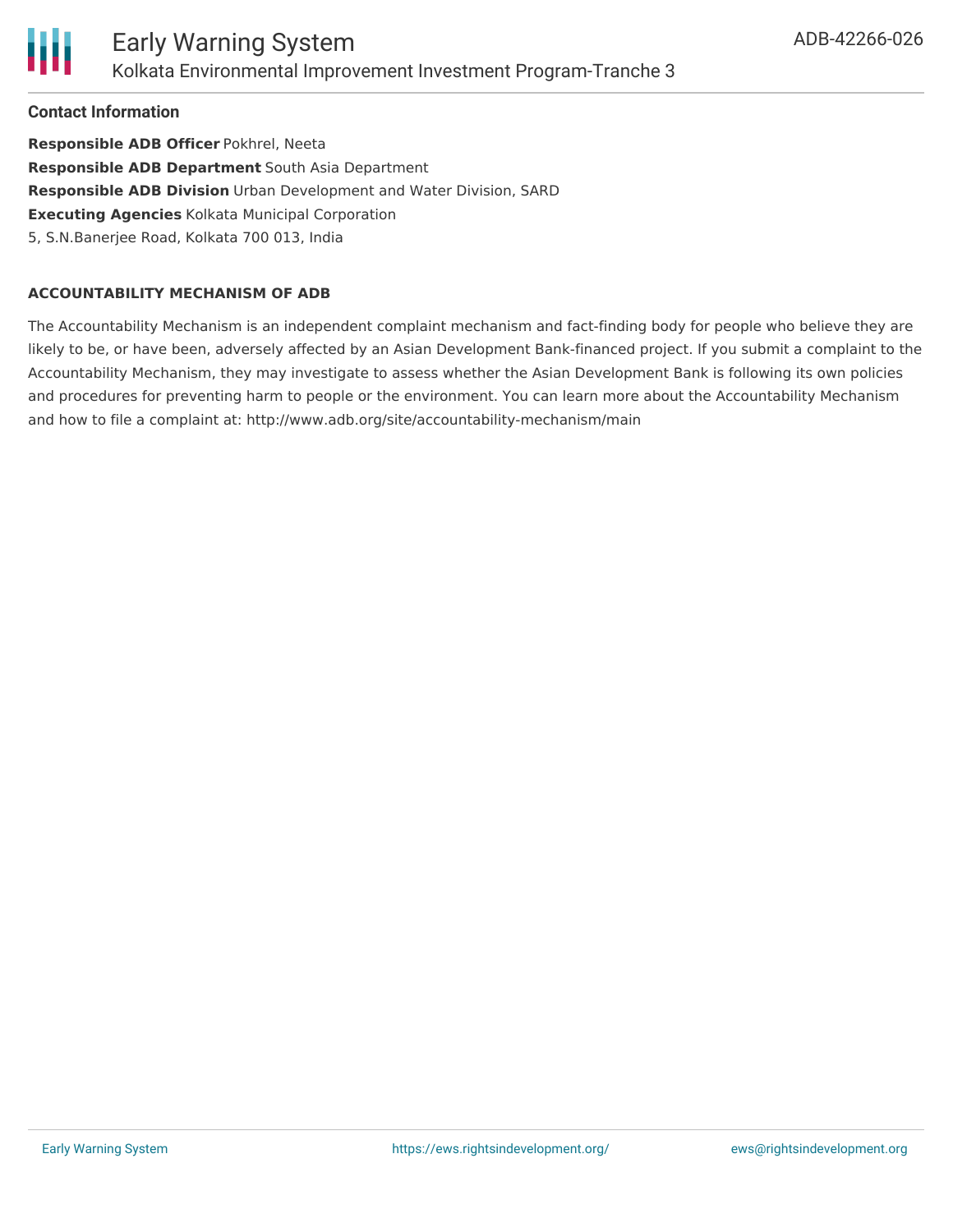# Early Warning System

Kolkata Environmental Improvement Investment Program-Tranche 3

### **Bank Documents**

- Kolkata [Environmental](https://ewsdata.rightsindevelopment.org/files/documents/26/ADB-42266-026_RlR11Nc.pdf) Improvement Investment Program (Tranche 3): Period Financing Request Report [Original Source]
- Kolkata Environmental Improvement Investment Program-Tranche 3: [Tranche-at-a-Glance](https://ewsdata.rightsindevelopment.org/files/documents/26/ADB-42266-026_Mw7K6wH.pdf) Report [\[Original](https://www.adb.org/projects/documents/ind-42266-026-pfrtr) Source]
- Loan Agreement (Ordinary Operations) for Loan 3689-IND: Kolkata [Environmental](https://www.adb.org/projects/documents/ind-42266-026-lna) Improvement Investment [Original Source]
- Project Agreement for Loan 3689-IND: Kolkata Environmental Improvement Investment [Program-Tranche](https://www.adb.org/projects/documents/ind-42266-026-pra) 3 [Original Source]
- Project [Disclosure](https://ewsdata.rightsindevelopment.org/files/documents/26/ADB-42266-026.pdf) PDF [\[Original](https://www.adb.org/printpdf/projects/42266-026/main) Source]